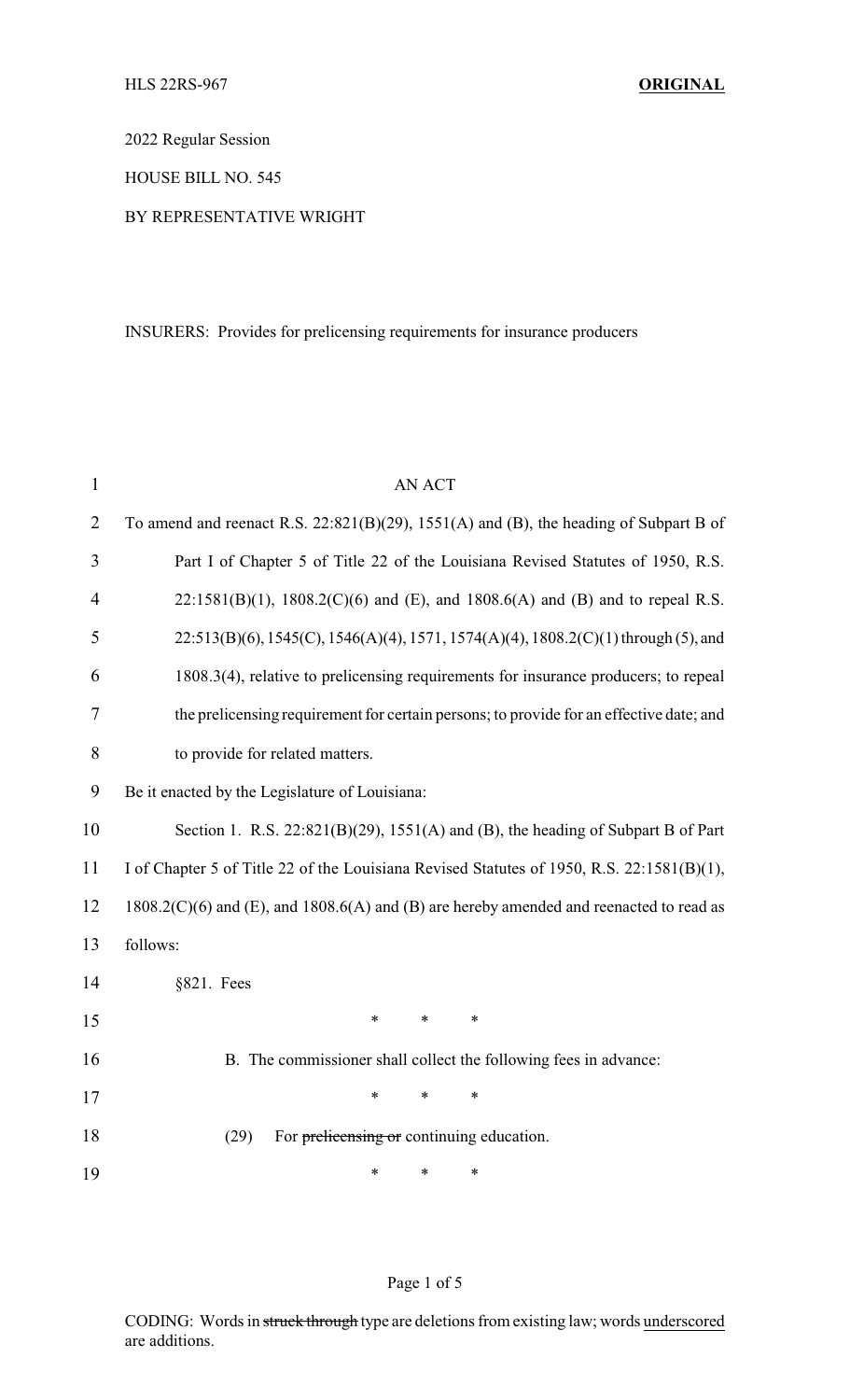§1551. Exemption from examination

2 A. An individual who applies for an insurance producer license in this state who was previously licensed for the same lines of authority in another state shall not 4 be required to complete any prelicensing education or an examination. This exemption is available only if the person is currently licensed in that state or if the application is received within ninety days of the cancellation of the applicant's previous license and if the prior state issues a certification that, at the time of cancellation, the applicant was in good standing in that state or the state's Producer Database records, maintained by the National Association of Insurance Commissioners, its affiliates or subsidiaries, indicate that the producer is or was 11 licensed in good standing for the line of authority requested.

12 B. A person licensed as an insurance producer in another state who moves to this state shall make application within ninety days of establishing legal residence to become a resident licensee pursuant to R.S. 22:1546. No prelicensing education 15 or examination shall be required of that person to obtain any line of authority previously held in the prior state except where the commissioner of insurance determines otherwise by regulation.

\* \* \*

19 SUBPART B. PRELICENSE AND CONTINUING EDUCATION EDUCATIONAL

PROGRAMS

§1581. Regulation of bail enforcement agents

21 \* \* \* \*

**\*** \* \* \*

 B. The regulations adopted by the commissioner shall include provisions governing:

 (1) Prelicensing and continuing Continuing education requirements for bail enforcement agents.

**\*** \* \* \*

## Page 2 of 5

CODING: Words in struck through type are deletions from existing law; words underscored are additions.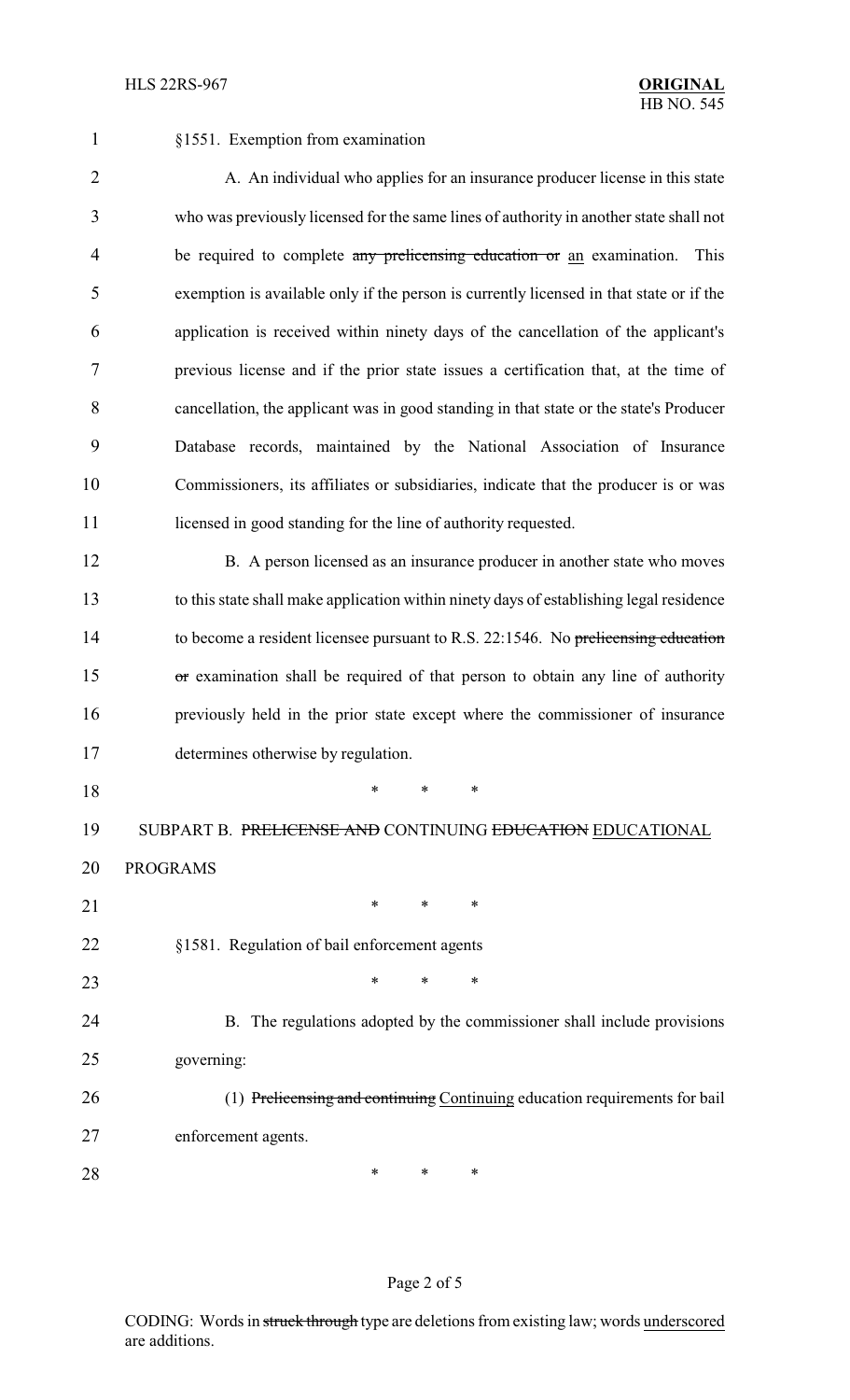| $\mathbf{1}$   | §1808.2. Examination                                                                     |
|----------------|------------------------------------------------------------------------------------------|
| $\overline{2}$ | ∗<br>*<br>*                                                                              |
| 3              | C.                                                                                       |
| 4              | ∗<br>*<br>∗                                                                              |
| 5              | (6) A person who already holds an insurance producer license for a line of               |
| 6              | business shall be exempt from any prelicensing education and examination                 |
| 7              | requirements for an insurance consultant license for the same line of business.          |
| 8              | $\ast$<br>∗<br>*                                                                         |
| 9              | The content of the examination may be outlined in the licensing<br>Ε.                    |
| 10             | information handbook provided to applicants by the Department of Insurance,              |
| 11             | publishers of examination study materials, any prelicensing providers, and others        |
| 12             | wishing to provide this information.                                                     |
| 13             | ∗<br>*<br>$\ast$                                                                         |
| 14             | §1808.6. Exemption from examination                                                      |
| 15             | A. An individual who applies for an insurance consultant license in this state           |
| 16             | who was previously licensed as a resident insurance consultant for the same lines of     |
| 17             | authority in another state shall not be required to complete any prelicensing            |
| 18             | education or an examination. This exemption is available only if the person is           |
| 19             | currently licensed in that state or if the application is received within ninety days of |
| 20             | the cancellation of the applicant's previous license and if the prior state issues a     |
| 21             | certification that, at the time of cancellation, the applicant was in good standing in   |
| 22             | that state or by the National Association of Insurance Commissioners, its affiliates     |
| 23             | or subsidiaries, and the certification indicates that the consultant is or was licensed  |
| 24             | in good standing for the line of authority requested.                                    |
| 25             | B. A person licensed as an insurance consultant in another state who moves               |
| 26             | to this state shall make application within ninety days of establishing legal residence  |
| 27             | in this state to become a resident licensee pursuant to R.S. 22:1808.3. No               |
| 28             | prelicensing education or examination shall be required of that person to obtain a       |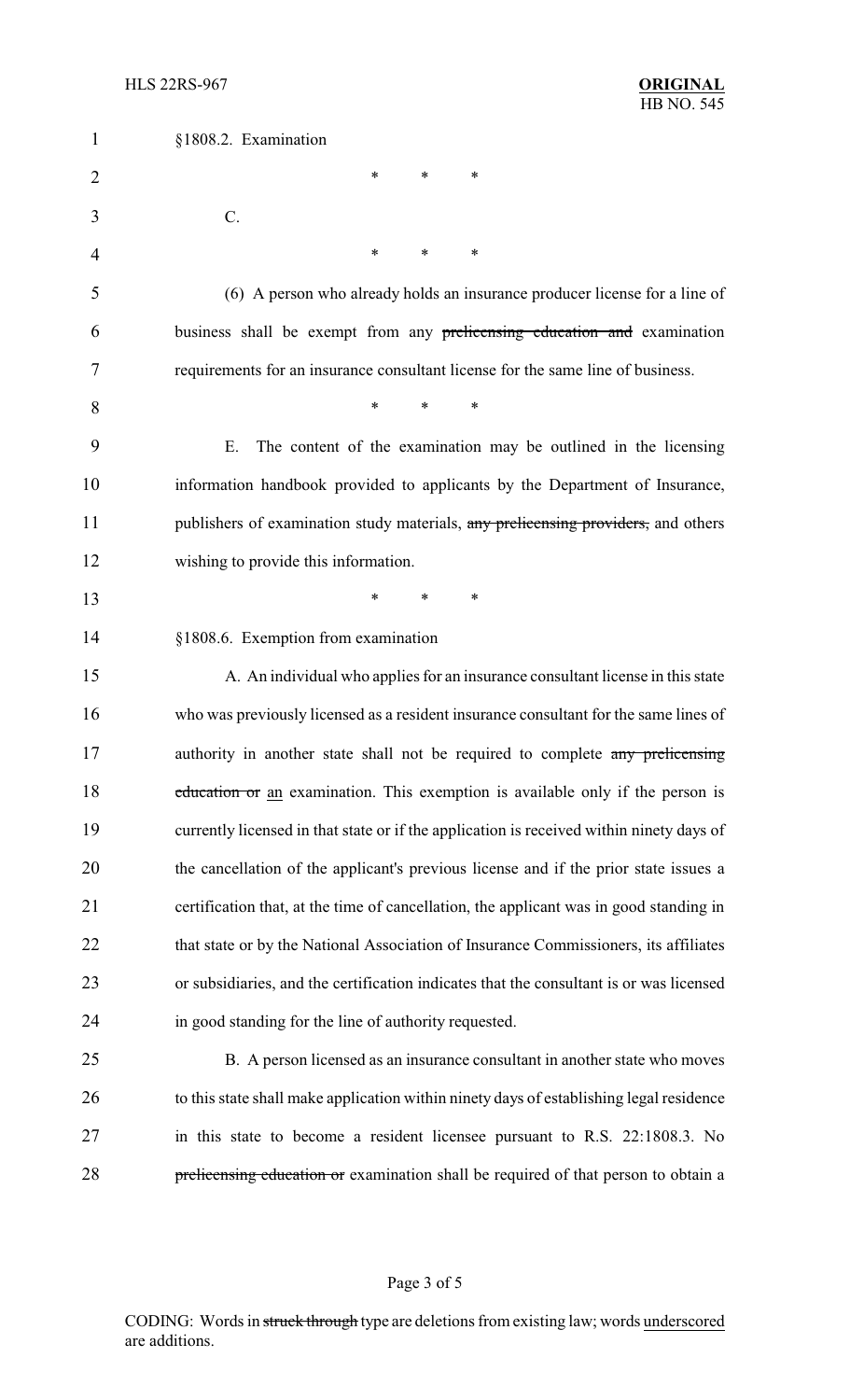| $\mathbf{1}$   | consultant license for any line of authority previously held in the prior state except        |
|----------------|-----------------------------------------------------------------------------------------------|
| $\overline{2}$ | where the commissioner of insurance determines otherwise by regulation.                       |
| 3              | $\ast$<br>*                                                                                   |
| 4              | Section 2. R.S. 22:513(B)(6), 1545(C), 1546(A)(4), 1571, 1574(A)(4), 1808.2(C)(1)             |
| 5              | through $(5)$ , and $1808.3(4)$ are hereby repealed in their entirety.                        |
| 6              | Section 3. This Act shall become effective upon signature by the governor or, if not          |
| 7              | signed by the governor, upon expiration of the time for bills to become law without signature |
| 8              | by the governor, as provided by Article III, Section 18 of the Constitution of Louisiana. If  |
| 9              | vetoed by the governor and subsequently approved by the legislature, this Act shall become    |
| 10             | effective on the day following such approval.                                                 |
|                |                                                                                               |

## DIGEST

The digest printed below was prepared by House Legislative Services. It constitutes no part of the legislative instrument. The keyword, one-liner, abstract, and digest do not constitute part of the law or proof or indicia of legislative intent. [R.S. 1:13(B) and 24:177(E)]

HB 545 Original 2022 Regular Session Wright

**Abstract:** Repeals prelicensing requirements for insurance producers.

Present law provides that the commissioner shall not collect fees in advance for prelicensing or continuing education.

Present law provides that an individual applying for an insurance producer license who was previously licensed for the same lines of authority in another state shall not be required to complete any prelicensing education or examination.

Present law provides that no prelicensing education or examination shall be required of a person to obtain any line of authority previously held in a prior state except where the commissioner of insurance determines otherwise by regulation.

Present law provides that the commissioner shall adopt regulations governing the prelicensing and continuing education requirements for bail enforcement agents.

Present law provides that a person who alreadyholds an insurance producer license for a line of business shall be exempt from any prelicensing education and examination requirements for an insurance consultant license for the same line of business.

Present law provides that the content of the examination for insurance consultants may be outlined in the licensing information handbook provided by a prelicensing provider.

Present law provides that an individual who applies for an insurance consultant license who was previously licensed as a resident insurance consultant for the same lines of authority in another state shall not be required to complete any prelicensing education or examination.